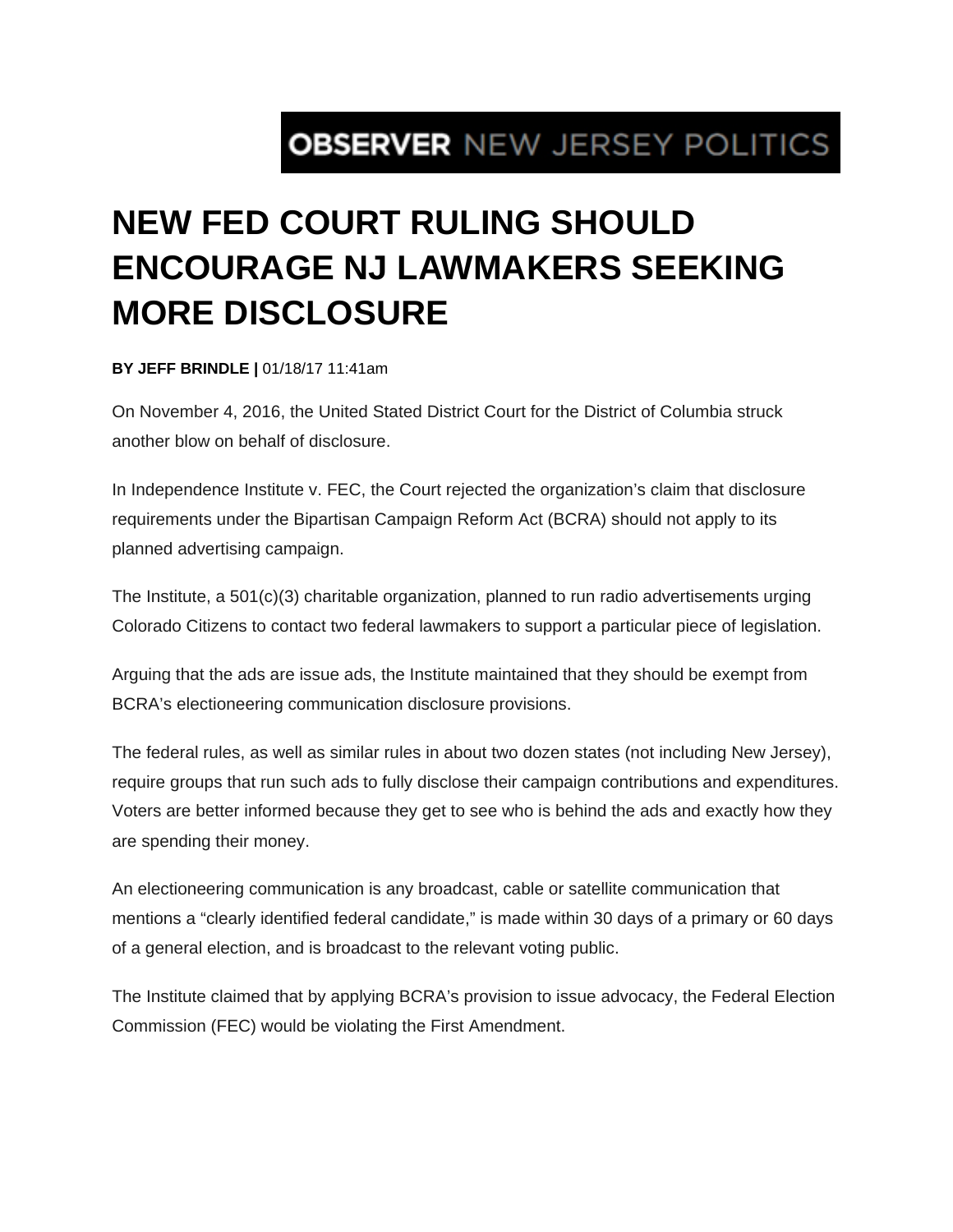As the plaintiff, the Institute held that in regards to its planned radio advertisements, BCRA's requirements were overbroad. It argued that the Act's large-donor disclosure requirements were unconstitutional as applied to a 501(c)(3) tax exempt organization.

Initially, on October 6, 2014, the D.C. District Court refused to call a three-judge panel and dismissed the case.

It found that U.S. Supreme Court precedent prevailed.

Upon appeal to the U.S. Court of Appeals for the District of Columbia, the district court's decision to not convene a three-judge panel was reversed.

The Appellate Court remanded the case back to the district court, ordered a three-judge panel, and instructed the Court to consider the merits of the case.

In considering the Institute's argument, the three-judge panel acknowledged that the electioneering provision does not directly regulate issue advocacy.

However, it maintained that the provision does cover communications within a certain time frame before a federal election that "clearly identify federal candidates."

The District Court panel noted that in McConnell v. FEC, the Supreme Court rejected an apparent challenge to the constitutionality of BCRA's provision and did not distinguish between express advocacy and issue advocacy for purposes of disclosure.

Further, the Court concluded that the electioneering communication provision advances an important governmental interest and that tax-exempt status is no guarantee against compliance with disclosure requirements.

Thus, the District Court, citing the fact that the Supreme Court on two occasions upheld the electioneering communication provision in BCRA and made no exceptions for issue advocacy, rejected Independence Institute's challenge and once again upheld disclosure.

This decision should strengthen those who advocate for disclosure by independent groups in New Jersey.